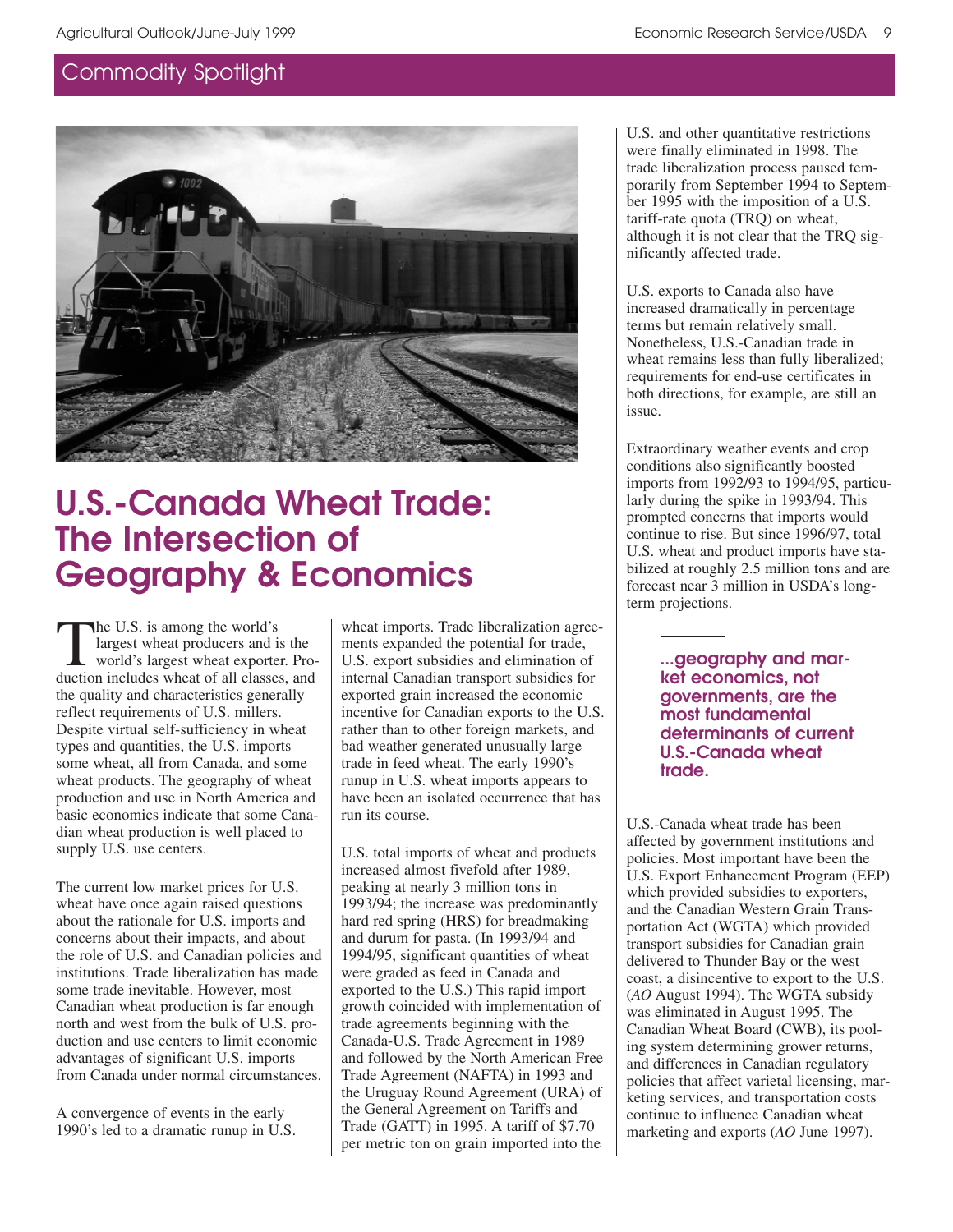The consistency of CWB actions with free trade principles has been questioned by U.S. producers, while Canadians have attributed significant trade impacts to the EEP. Nonetheless, geography and market economics, not governments, are the most fundamental determinants of current U.S.- Canada wheat trade.

### Geography of the North American *Hard Wheat Sector*

*Production.* Wheat is grown in the U.S. from the southeastern coast to the Pacific Northwest (PNW). Hard wheats of high quality are grown on the Great Plains of North America on a remarkable scale, accounting for two-thirds of U.S. production and the bulk of Canadian production. Hard red winter (HRW) wheat is produced in the southern Great Plains, centered on Kansas but extending into Nebraska, Colorado, central and western Oklahoma, and the Texas panhandle. HRS and durum wheats, the classes accounting for most of the growth in U.S. wheat imports, are produced in the northern Great Plains, centered in North Dakota but extending into South Dakota, Minnesota, and along the Montana-Canadian border. Canadian HRS and durum wheat production extends northwest from the Red River Valley to the mountains of western Alberta.

*Milling, processing, and exports*. In the U.S. and Canada, wheat is milled and processed primarily near large population centers. Major milling centers and markets also are located on the eastern edge of Great Plains production regions. Kansas City for HRW wheat and Minneapolis for HRS and durum wheat are key markets and distribution centers.

Almost half of all U.S. wheat (including products) is exported, including more than half of HRS. U.S. durum exports account for half of production in some years, although imports also have been important, estimated at roughly one-third of domestic use. Texas Gulf Coast ports account for more than 70 percent of U.S. HRW exports, while the PNW accounts for the rest and for over half of U.S. HRS exports. The remainder of HRS exports are shipped through the Great Lakes or down the Mississippi River.

Three-quarters of Canada's HRS exports are shipped from the West Coast (Vancouver or Prince Rupert). The rest is shipped via the Great Lakes or, in recent years, to Minneapolis. The vast majority of U.S. and Canadian durum exports are shipped through the Great Lakes or New Orleans, because the foreign buyers are

#### **U.S. Wheat Imports Have Leveled Off**

Million metric tons



Economic Research Service, USDA Includes wheat products. 1 metric ton=36.74 bushels. 1999/2000 projected. principally in North Africa, South America, and Europe.

*Major marketing zones.* For U.S. HRW and HRS wheats, the marketing system is a virtual tug-of-war between export demand at port terminals and domestic demand at interior use centers. U.S. HRW supplies flow in three principal directions, creating three principal marketing zones— the PNW, the Texas Gulf, and Kansas City and U.S. domestic use centers to the east.

> **For U.S. HRW and HRS wheats, the marketing system is a virtual tugof-war between export demand at port terminals and domestic demand at interior use centers.**

U.S. and Canadian HRS wheat supplies flow basically in two directions, creating two principal marketing zones—west to the PNW or east to North American use centers and for export through the Great Lakes or via the Mississippi River. Minneapolis is the dominant U.S. internal market for HRS wheat, with significant supplies flowing through or near Minneapolis bound for export or eastern use centers. Essentially all durum wheat flows eastward, with some supplies diverted down the Mississippi for export. Almost all U.S. durum passes through Minneapolis because of its well-developed market.

#### *Marketing Is Private in U.S., More Regulated in Canada*

Wheat marketing systems in the U.S. and Canada have not evolved in the same way. Both countries have numerous regulations, policies, and programs that affect the sector. In the U.S. there is a greater focus on private markets, while in Canada there is a greater focus on regulations related to quality assurance and the grain handling and marketing system. Each have their advocates and opponents in both countries.

The U.S. wheat marketing system, including transport services, is a private commercial process with government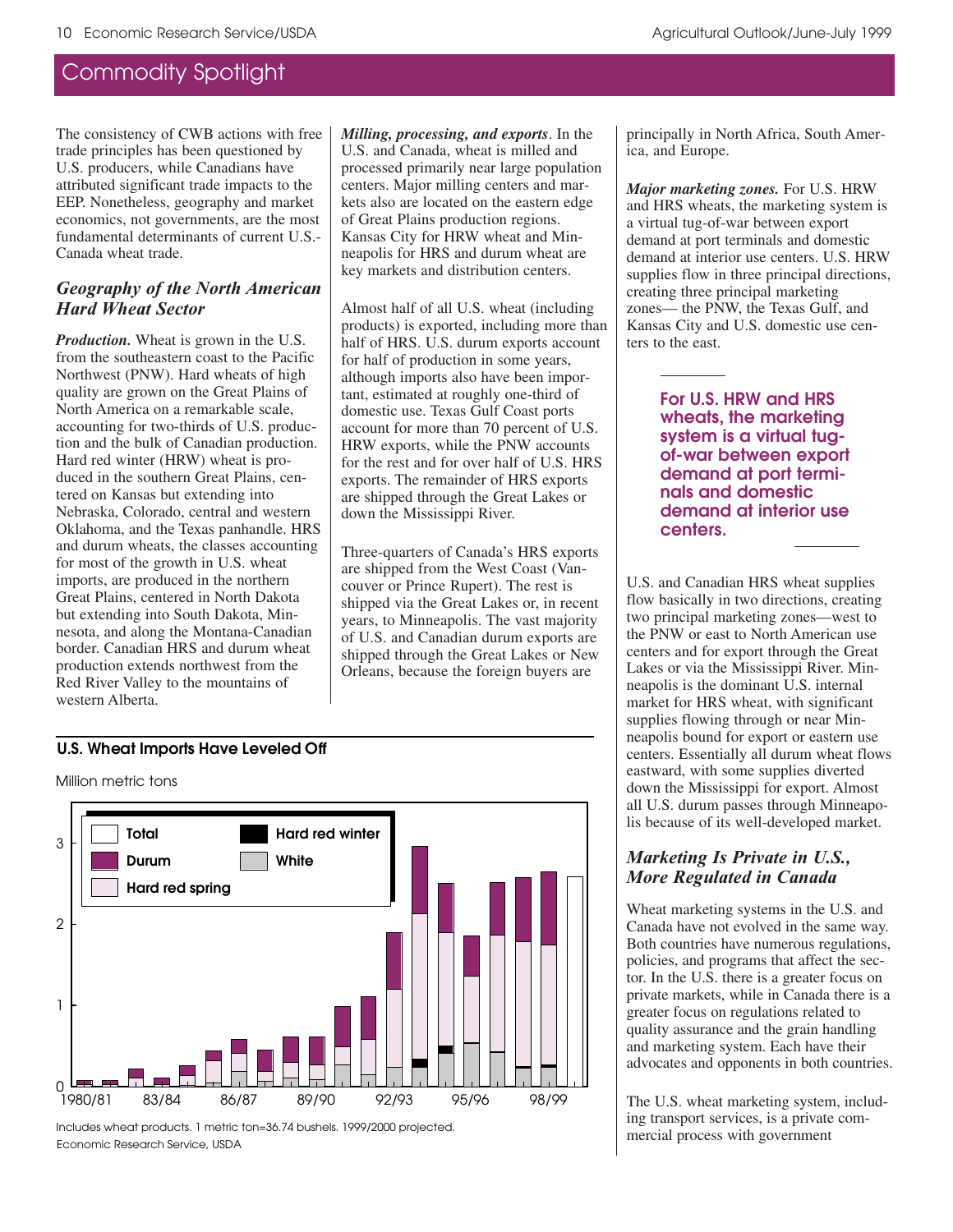### **Much of Canada's Hard Wheat Production Is Well Positioned for Export Through the Pacific Northwest**



\*Total hard wheat production averaged 1,568 million bushels for U.S. and 877 million bushels for Canada annually in the mid-1990's. \*\*Domestic mill use of hard wheat for U.S. and Canada averaged 751 million bushels annually in the mid-1990's (dots on each state and province represent mill use). Total exports for U.S. and Canada (excluding bilateral trade) averaged 1,330 million bushels annually in the mid-1990's (dots "offshore" denote exports other than U.S.-Canada trade).

Canadian data are from Agriculture and Agri-Food Canada.

Economic Research Service, USDA

intervention limited to the establishment of standards and provision of inspection services. With a view to maximizing profits, local elevator operators and traders make the decisions that allocate U.S. production to various domestic use and export centers, although prices available in major markets leave many local elevator operators with only one practical choice. Wheat is sold to the destination providing the greatest net return, given all costs of movement. Decisions, therefore, depend

not only on prices in alternative major markets but also on costs of movement, which are significant given the large distances in North America. Distance alone, however, is not necessarily an effective indicator of movement costs because transport rates and terminal charges may vary by direction and destination.

Central to the marketing process is the relationship among prices for wheat of a particular class, grade, or other characteristic in the major use and export centers— Minneapolis, Kansas City, the PNW, and the Gulf Coast. Any array of prices among those major markets results in a geographical pattern of catchment basins, i.e., production regions predominantly supplying specific marketing zones. As each major use center attempts to attract supplies adequate to meet demand at its geographic location, the market establishes an array of prices that attract the quantities consistent with demand in the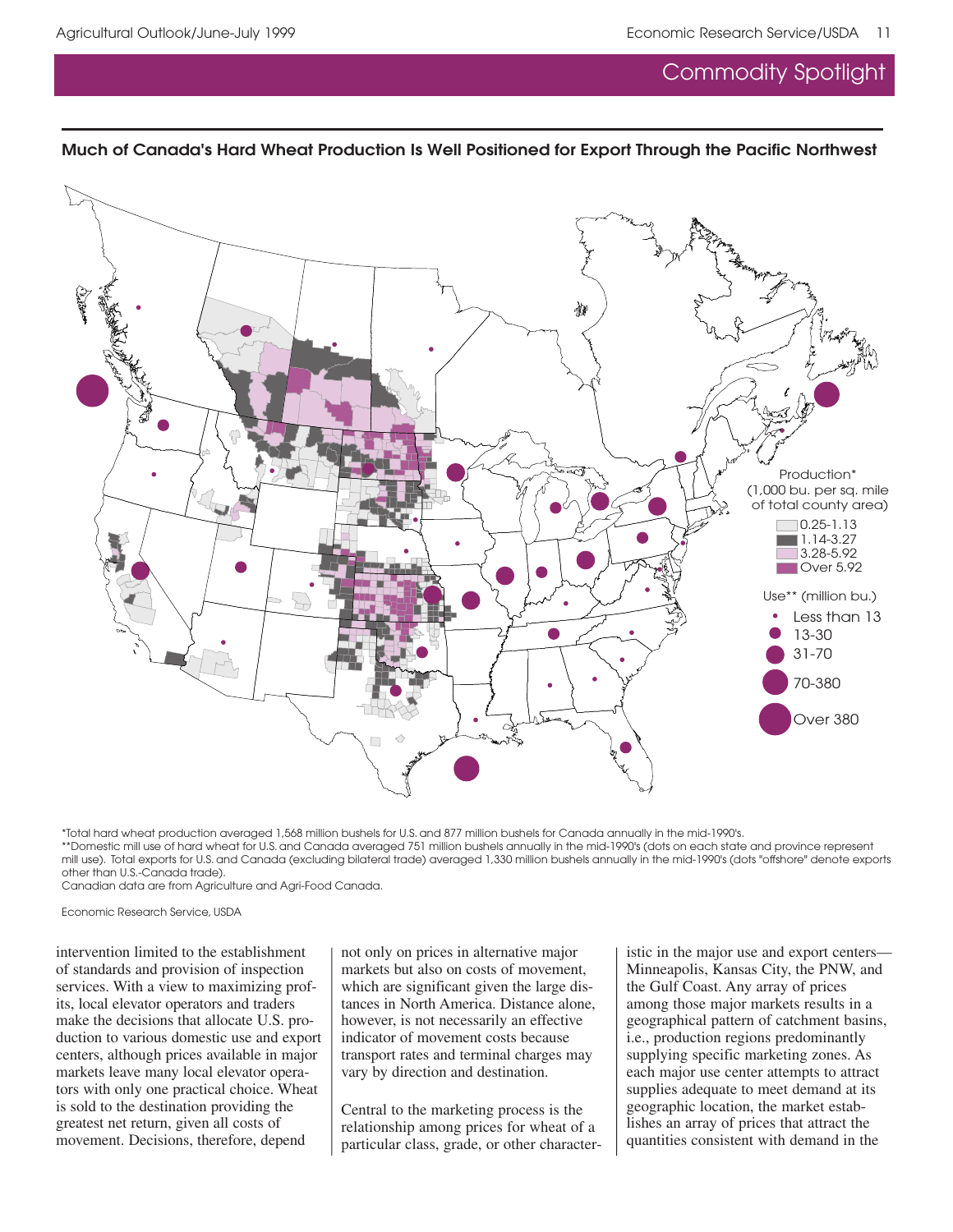various locations. Where catchment basins meet, local traders can achieve nearly equivalent net returns from sale to more than one location. For example, two U.S. HRS wheat catchment basins meet in central North Dakota, one supplying the PNW marketing zone to the west and the other supplying the marketing zone to the east. At this point, the incentive to transport wheat is the same for either direction.

Changes in the array of prices in major markets cause catchment basins to shrink or enlarge as the net return calculation changes for some traders, shifting sale of some supplies from one destination to another. The relationship among major market prices shifts continuously, fueled by changing information and expectations of supply, demand, and marketing costs. The array of prices among major markets, and the catchment basins that supply each market, may vary dramatically from year to year, reflecting changes in domestic production or in demand for exports.

The change in price relationships between markets required to generate any shift in marketing supplies depends upon transportation costs and density of supplies at the edges of catchment basins.

For example, given the density of HRS production in central North Dakota, where east and west catchment basins commonly meet, a distance of 50 miles represents about 36 million bushels or 1 million tons of wheat, roughly equivalent to the largest-ever annual change in U.S. imports. Because the density is so great in central North Dakota, the associated change in PNW-Minneapolis price differential that could reverse the flow of 1 million tons of wheat would be 4 to 14 cents per bushel, with roughly 7 cents per bushel being typical. The large range in price impacts reflects the considerable variation in U.S. transport rates over time and across regions.

The Canadian government has policies and programs that more directly affect wheat marketing in Canada. The CWB is a state trading agency that has single-desk selling authority (a monopoly position) for wheat exports and domestic sales for food. It makes most of the marketing decisions left to private traders in the U.S. Terminal and other marketing costs are set by the industry but tend to be subject to less competitive pressures than in the U.S. (In addition, western Canadian rail rates for grain and products moving to non U.S.

#### **Large Supplies of U.S. Hard Wheat Are Grown Relatively Close to Minneapolis Millers/Processors**



HRS=hard red spring wheat; HRW=hard red winter wheat.

Mid-1990's annual averages. Canadian data are from Agriculture and Agri-Food Canada.

Economic Research Service, USDA

export points are regulated.) The CWB bases prices for domestic use on Minneapolis prices in order for Canadian wheat to remain competitive across an open border. The CWB's mission is to maximize producer returns on sales. For commercial reasons, the CWB, like private grain traders, does not reveal grain sales data. Maximization of producer returns by the CWB would result in marketing behavior very similar to that of private traders.

#### **Wheat marketing systems in the U.S. and Canada have not evolved in the same way.**

Unlike private wheat traders in the U.S., the CWB competes for sales without having committed financially to the full acquisition price (only an initial price). This lack of risk exposure does afford some advantage over competitors on individual sales, but the advantage probably is small or negligible in the highly competitive commercial world wheat markets in the longer term. The CWB does not have any control over Canadian production other than the incentive provided by net CWB returns. If the CWB were to repeatedly secure sales by offering wheat at below market prices, returns to Canadian farmers and longer-term production incentives would be reduced. Reduced Canadian production would tend to boost world prices, benefitting U.S. producers.

Farmer-owned co-operatives and those recently transformed into public companies operate most country elevators in Canada and are the major handlers of CWB wheat and barley. The CWB operates through a system of accredited agents in most markets, including the U.S. The growing integration of the North American wheat market has been marked by the emergence of U.S. and other international grain firms as key players in the Canadian marketing, handling, and processing system, owning elevators and acting as CWB agents for sales into the U.S. and other world markets.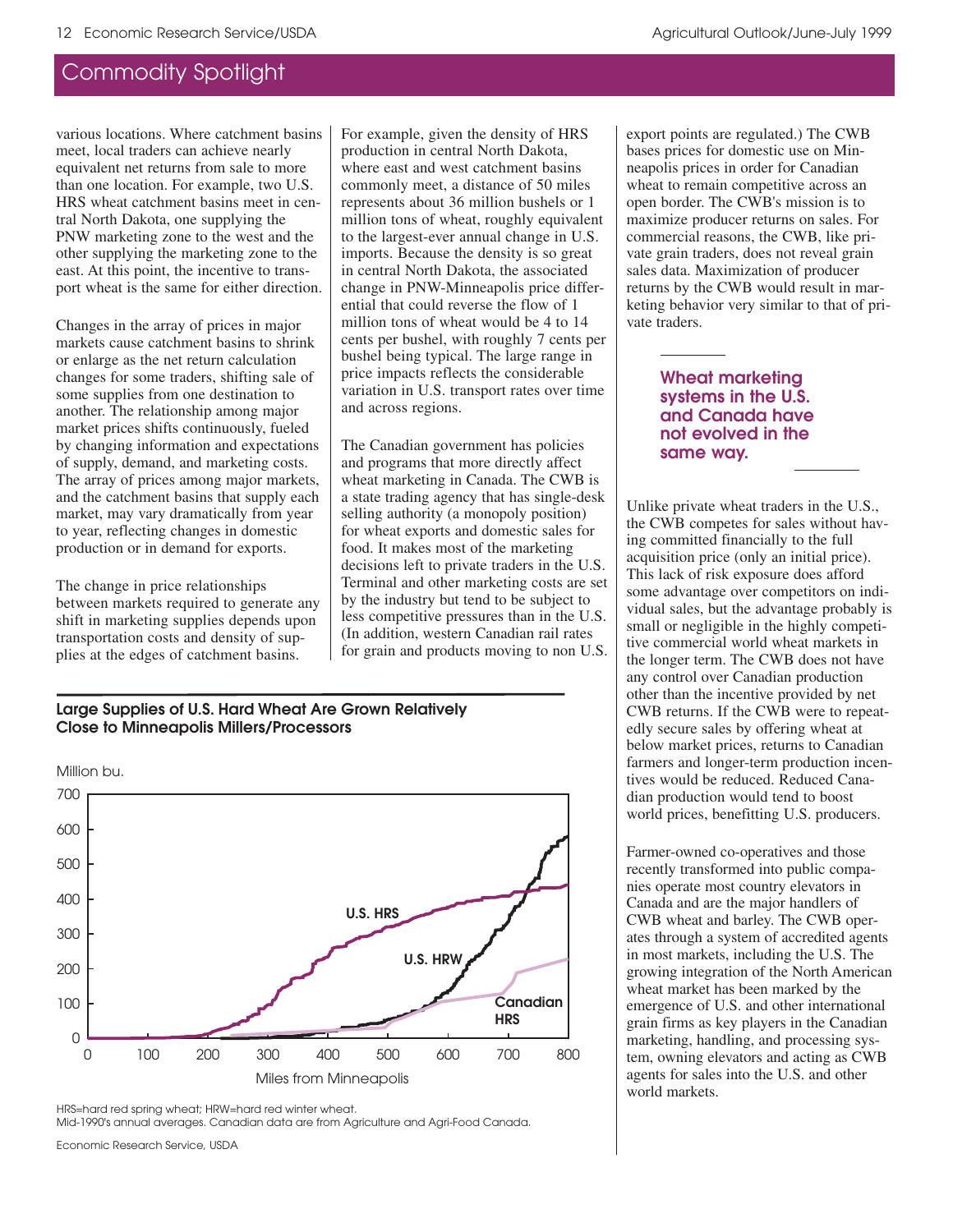### *Geography & Economics* Limit U.S. Imports

Underlying the U.S.-Canadian wheat trade is a geographic reality—the great bulk of Canadian wheat production is relatively far from U.S. demand centers. Based on estimates by USDA's Economic Research Service of mill, feed, and seed use by state, total demand of the Minneapolis marketing zone for HRS wheat averaged roughly 325 million bushels annually during 1993-97. That amount of HRS wheat is available from U.S. supplies within roughly 500 miles of Minneapolis, although the qualities required by U.S. millers may require a larger catchment basin in some years. Within the same distance from Minneapolis, Canadian HRS wheat production is still relatively limited and largely dedicated to meeting domestic needs in eastern Canada. Almost 80 percent of Canadian HRS production is more than 700 miles from Minneapolis. U.S. HRW wheat supplies provide another alternative (although generally lower in protein), with production density at least as high as Canadian supplies at 400 miles or more.

Analysis by Agriculture and Agri-Food Canada (AAFC), USDA's counterpart, has provided more complete estimates of CWB incentives for HRS export to Minneapolis, given various price relationships between Minneapolis and Canadian PNW (Vancouver) or Great Lakes markets. These estimates look beyond geography, incorporating transport, terminal, and other movement costs.

Given marketing costs (which are reasonably well known in Canada), a Minneapolis price that is US\$0.25 per bushel below Vancouver's would not justify any shipments into Minneapolis because additional transport costs to Vancouver compared with Minneapolis would be less than US\$0.25 per bushel. A Minneapolis price equal to the Vancouver price would justify exports to Minneapolis from a distance of roughly 700 miles, providing about 73 million bushels (2 million tons) of Nos. 1 & 2 Canadian HRS wheat. To access the very large Canadian HRS supplies in central Saskatchewan beginning about 850 miles from Minneapolis would require a Minneapolis price US\$0.10 above Vancouver's. Before elimination of

WGTA transport subsidies in 1995/96, Minneapolis was even less attractive to the CWB regardless of the price differential.

How consistent are these results with observed trade and prices? Like private firms, the CWB does not make sale prices public. Consequently, U.S. prices at PNW (Portland) and Minneapolis are the only available proxies for estimating CWB receipts. During 1993-97, commonly quoted Minneapolis HRS prices were below U.S. PNW (Portland) prices by about US\$0.35 per bushel on average for all protein levels. Since 1980, equality between PNW and Minneapolis prices has occurred only in 1993 and only for wheat of 15-percent protein. This analysis by AAFC reinforces summary indications provided by geographic observations—the incentive, and thus the potential, for U.S. HRS imports from Canada is very limited or nonexistent.

> **Underlying the U.S.- Canadian wheat trade is a geographic reality—the great bulk of Canadian wheat production is relatively far from U.S. demand centers.**

Observed trade and prices in recent years require the existence of factors that cause CWB unit receipts at Vancouver to be lower than and at Minneapolis to be higher than posted prices. Obvious among the factors affecting CWB exports were EEP subsidies to U.S. exporters. Because the CWB must match effective market prices in order to be competitive in third country sales, the effective price at Vancouver for sales into EEP markets was less than the Portland price by roughly the amount of the EEP bonus (the Portland price excludes any EEP bonus). EEP bonuses for wheat averaged more than 80 cents per bushel from 1986 until they were last used in July 1995. From 1991 through 1993, EEP bonuses were US\$1 or more per bushel, implying very significant discounts at Vancouver compared with quoted prices at Portland, more than enough to make Minneapolis more attractive than EEP markets. U.S. commitments under the Uruguay Round Agreement limit future use of EEP subsidies for wheat exports.

In addition, commonly quoted Minneapolis prices may understate prices obtainable by the CWB in Minneapolis for wheats that have certain attributes required by U.S. millers. Millers blend numerous wheats together to obtain the types of flour specified by bakers. Although Canadian HRS wheat is not necessarily of higher quality than U.S. HRS wheat, it is widely believed in commercial circles that CWB control over Canadian wheat marketing, along with strict control over planted varieties and quality enforced by the Canadian Grain Commission, enables the CWB to guarantee more precisely quality and other special characteristics of individual shipments. Special wheat characteristics are not reflected in commonly quoted prices, and a guarantee of specification justifies a perhaps significantly higher price (price premium) at Minneapolis for individual shipments. Marginal exports from Vancouver on the other hand, particularly to subsidized markets (generally less quality conscious) during the first half of the 1990's, would rarely command any price premium for "Canadian quality."

#### *<u>Mheat Characteristics</u>* Affect Markets & Trade

The significance of special wheat characteristics in marketing and prices may be far greater than can be demonstrated with available data. Wheat is far from a homogeneous commodity. Five major classes are grown in the U.S.—hard red winter, hard red spring, soft red winter, durum, and white (both hard and soft varieties). While each class has a different predominant end use, the classes are also substitutes for each other in many products (*AO* August 1997).

Commonly quoted prices are by grade, class, and protein percentage. Grade reflects a variety of conditions affecting milling yields and costs of processing. While class indicates a range of wheat characteristics, special characteristics important to millers, which can command large price premiums, are lost in averages of published market prices. A good exam-